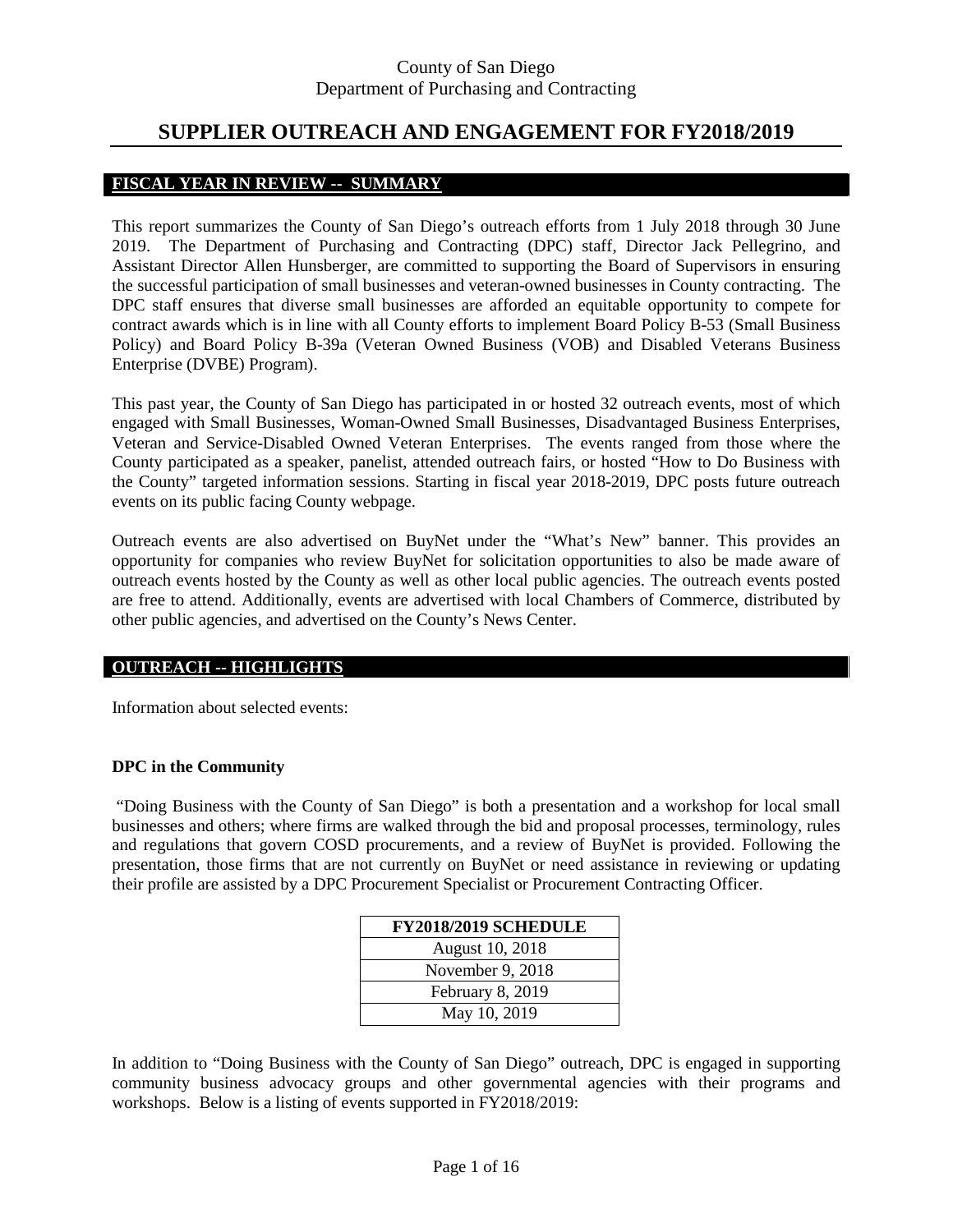# **SUPPLIER OUTREACH AND ENGAGEMENT FOR FY2018/2019**

| <b>DATE</b> | <b>HOST/SPONSOR</b>           | <b>EVENT NAME</b>                           | <b>LOCATION</b>        | PRESENTER/                                  | <b>TARGET</b>             |
|-------------|-------------------------------|---------------------------------------------|------------------------|---------------------------------------------|---------------------------|
|             |                               |                                             |                        |                                             |                           |
|             |                               |                                             |                        | <b>ATTENDEE</b>                             | <b>AUDIENCE</b>           |
|             |                               |                                             |                        |                                             |                           |
|             |                               |                                             |                        |                                             | $All - LB, SB,$           |
|             |                               |                                             |                        |                                             | SDB,<br>DBE,              |
|             |                               |                                             |                        |                                             | MBE, WOSB,                |
|             |                               |                                             |                        |                                             | VOSB,                     |
|             |                               |                                             |                        |                                             | SDVOSB,                   |
|             |                               | Doing<br><b>Business</b>                    |                        | Dwayne Crenshaw,                            | DVBE,                     |
|             |                               | with<br>Local                               |                        | Claudia<br>Abarca,                          | HUBZone,                  |
| 7/31/2018   |                               | Government                                  | Jacobs Center          | Jack<br>Pellegrino,<br>Ashley Jenkins       | SLBE, ESBE,<br>non-profit |
|             | Rise San Diego                | Agencies                                    | BCA of SD              |                                             |                           |
|             | <b>Black</b><br>Contractors   |                                             | 6125 Imperial          |                                             |                           |
|             | Association of San            |                                             | Ave. SD, CA,           |                                             |                           |
| 8/1/2018    | Diego                         | Outreach meeting                            | 92114                  | Jack Pellegrino                             |                           |
|             |                               |                                             |                        | <b>Jack</b><br>Pellegrino                   | VOSB,                     |
|             |                               |                                             |                        | (spoke<br>Aug<br>6)                         | <b>SDVOSB</b>             |
|             | National<br>Defense           |                                             | San<br>Diego           | Workshop<br>Topic:                          |                           |
|             | <b>Industrial Association</b> | 2018 Navy Gold                              | Convention             | The<br>Other                                |                           |
| 8/7-8/2018  | (NDIA)                        | <b>Coast Conference</b>                     | Center                 | Government                                  |                           |
|             |                               |                                             | COC - 5560             |                                             | N/A                       |
| 8/10/2018   | <b>DPC</b>                    | <b>Business</b><br>Doing<br>with the County | Overland Rm<br>172     | Hugo Mora                                   |                           |
|             |                               | Pre-Qualification                           |                        |                                             | N/A                       |
|             |                               | Conference                                  |                        |                                             |                           |
|             |                               | Design-Build                                |                        |                                             |                           |
|             |                               | Prequalification                            |                        |                                             |                           |
|             |                               | Southeastern Live                           | Malcolm<br>X           |                                             |                           |
| 8/13/2018   | <b>DPC</b>                    | Well Center                                 | Library                | Hugo Mora                                   |                           |
|             |                               |                                             |                        |                                             | $All - LB, SB,$           |
|             |                               |                                             |                        |                                             | SDB,<br>DBE,              |
|             |                               |                                             |                        | North                                       | MBE, WOSB,                |
|             |                               |                                             |                        | San<br>Diego<br><b>SBDC</b><br>and<br>SoCal | VOSB,<br>SDVOSB,          |
|             | City of Vista, Vista          |                                             |                        | VBOC. From DPC:                             | DVBE,                     |
|             | Chamber<br>of                 |                                             |                        | Kymeshia<br>Morris,                         | HUBZone,                  |
|             | Commerce and State            |                                             | Vista<br>Civic         | Michael<br>Bautista                         | SLBE, ESBE,               |
| 8/23/2018   | of California DGS             | Meet the Buyers                             | Center                 | and John Shin                               | non-profit                |
|             |                               |                                             |                        | Pellegrino<br>Jack                          | SDVOSB,                   |
|             |                               |                                             |                        | panelist<br>presenter.                      | <b>DVBE</b>               |
|             |                               | 2nd<br>Annual                               |                        | <b>DPC</b><br>booth                         |                           |
|             | National<br>Veterans          | Veterans                                    |                        | Kymeshia,<br>Oscar,                         |                           |
|             | Transition<br>Services,       | Entrepreneurs                               |                        | Victoria<br>Flores,                         |                           |
| 9/15/2018   | Inc. Aka REBOOT               | Summit                                      | <b>Liberty Station</b> | David Robar.                                | $All - LB, SB,$           |
|             |                               |                                             |                        |                                             | SDB,<br>DBE,              |
|             |                               |                                             |                        |                                             | MBE, WOSB,                |
|             |                               |                                             |                        |                                             | VOSB,                     |
|             |                               |                                             |                        |                                             | SDVOSB,                   |
|             |                               | CalTrans<br>14th                            |                        | DPC booth - LUEG                            | DVBE,                     |
|             | California                    | Annual                                      |                        | team<br>Kymeshia,                           | HUBZone,                  |
|             | Department<br>οf              | Procurement<br>and                          | Balboa<br>Park         | Michael,<br>William,                        | SLBE, ESBE,               |
| 9/18/2018   | Transportation                | Resource Fair                               | Club Ballroom          | John and Carlos                             | non-profit                |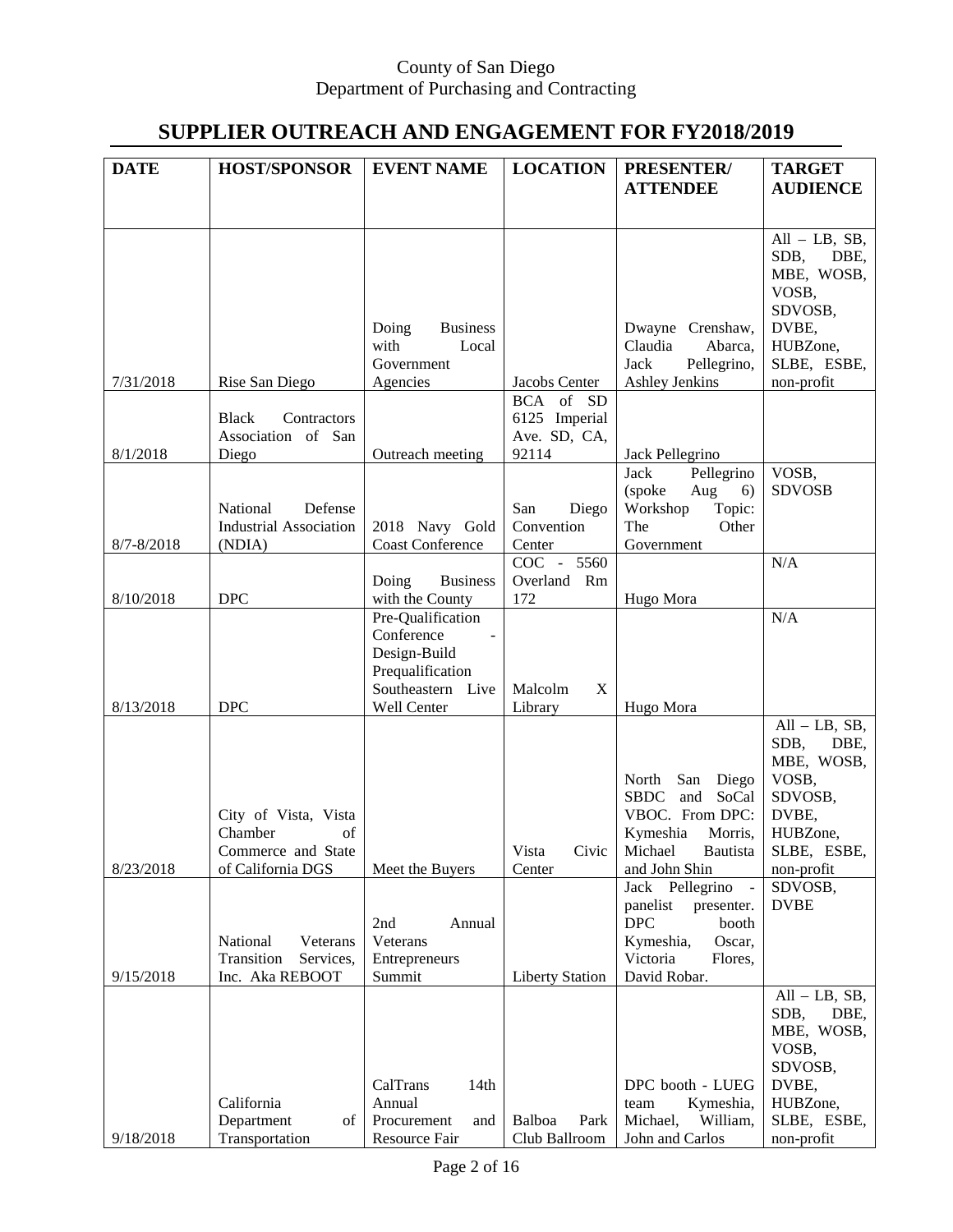# **SUPPLIER OUTREACH AND ENGAGEMENT FOR FY2018/2019**

|            |                                   |                                  |                         |                     | $All - LB, SB,$ |
|------------|-----------------------------------|----------------------------------|-------------------------|---------------------|-----------------|
|            |                                   |                                  |                         |                     | SDB,<br>DBE,    |
|            |                                   |                                  |                         |                     | MBE, WOSB,      |
|            |                                   |                                  |                         |                     | VOSB,           |
|            |                                   |                                  |                         |                     | SDVOSB,         |
|            |                                   | Southeastern Live                | Jacobs Center           |                     | DVBE,           |
|            |                                   | Well<br>Center<br>$\blacksquare$ | for                     |                     | HUBZone,        |
|            |                                   | <b>Community Design</b>          | Neighborhood            |                     | SLBE, ESBE,     |
| 9/27/2018  | DPC & DGS                         | Input Forum                      | Innovation              | Hugo Mora           | non-profit      |
|            |                                   | 2018 Design<br>$\&$              |                         |                     | All, including  |
|            |                                   | Construction                     | Marina Village          |                     | non-profit      |
| $10/10-$   | <b>Business</b><br>Diversity      | Procurement                      | Conference              | Jack<br>Pellegrino, |                 |
| 11/2018    | Development Center                | Conference                       | Center                  | presenter           |                 |
|            |                                   |                                  | $\&$<br>E<br><b>SDG</b> |                     | <b>WOSB</b>     |
|            |                                   |                                  | Innovation              |                     |                 |
|            |                                   |                                  | Center - 4760           |                     |                 |
|            |                                   |                                  | Clairemont              |                     |                 |
|            |                                   | Be<br>the<br>Best!               | Blvd.,<br>Mesa          |                     |                 |
|            | North<br>San<br>Diego             | Women's Business                 | San Diego, CA           | Melanie<br>Caramat, |                 |
| 10/19/2018 | <b>SBDC</b>                       | Expo                             | 92117                   | panelist            |                 |
|            |                                   |                                  | San<br>Diego            |                     | <b>ALL</b>      |
|            |                                   | Small<br><b>Business</b>         | Convention              |                     |                 |
| 10/25/2018 | <b>Small Business Expo</b>        | Expo                             | Center                  | DPC booth           |                 |
|            |                                   |                                  |                         |                     | $All - LB, SB,$ |
|            |                                   |                                  |                         |                     | SDB,<br>DBE,    |
|            |                                   |                                  |                         |                     | MBE, WOSB,      |
|            |                                   |                                  | Palomar                 |                     | VOSB,           |
|            |                                   |                                  | College                 |                     | SDVOSB,         |
|            |                                   | Economic                         | Rancho                  |                     | DVBE,           |
|            |                                   | $\&$                             | Bernardo                |                     | HUBZone,        |
|            | San<br>North                      | Development<br>Advocacy          | Education               |                     | SLBE, ESBE,     |
| 11/1/2018  | Diego<br><b>Business Chamber</b>  | <b>Advisory Council</b>          | Center                  |                     | non-profit      |
|            | Riverside<br>County               |                                  |                         | Jack presenter      |                 |
|            |                                   |                                  |                         |                     |                 |
|            | Economic                          | 4th Annual SoCal                 | Riverside               | <b>DPC</b><br>booth |                 |
|            | Development<br>Agency's Office of | <b>Business</b><br>Connect       | Convention              | Kymeshia, John and  |                 |
|            |                                   |                                  |                         |                     |                 |
| 11/7/2018  | Foreign Trade                     | Summit                           | Center                  | Michael             |                 |
|            |                                   |                                  |                         |                     | Hispanic        |
|            |                                   |                                  |                         |                     | Chamber,        |
|            |                                   |                                  |                         |                     | Asian           |
|            |                                   |                                  |                         |                     | <b>Business</b> |
|            |                                   |                                  |                         |                     | Association,    |
|            |                                   | Meet the Buyers -                | Westin                  |                     | <b>Black</b>    |
|            | Diego<br>North<br>San             | Celebrating<br>and               | Carlsbad                |                     | Contractors     |
| 11/8/2018  | <b>SBDC</b>                       | <b>Honoring Veterans</b>         | Resort & Spa            |                     | Association     |
|            |                                   |                                  |                         |                     | $All - LB, SB,$ |
|            |                                   |                                  |                         |                     | SDB,<br>DBE,    |
|            |                                   |                                  |                         |                     | MBE, WOSB,      |
|            |                                   |                                  |                         |                     | VOSB,           |
|            |                                   |                                  |                         |                     | SDVOSB,         |
|            |                                   |                                  |                         |                     | DVBE,           |
|            |                                   |                                  | COC - 5560              |                     | HUBZone,        |
|            |                                   | Doing<br><b>Business</b>         | Overland Rm             |                     | SLBE, ESBE,     |
| 11/9/2018  | <b>DPC</b>                        | with the County                  | 172                     | Hugo Mora           | non-profit      |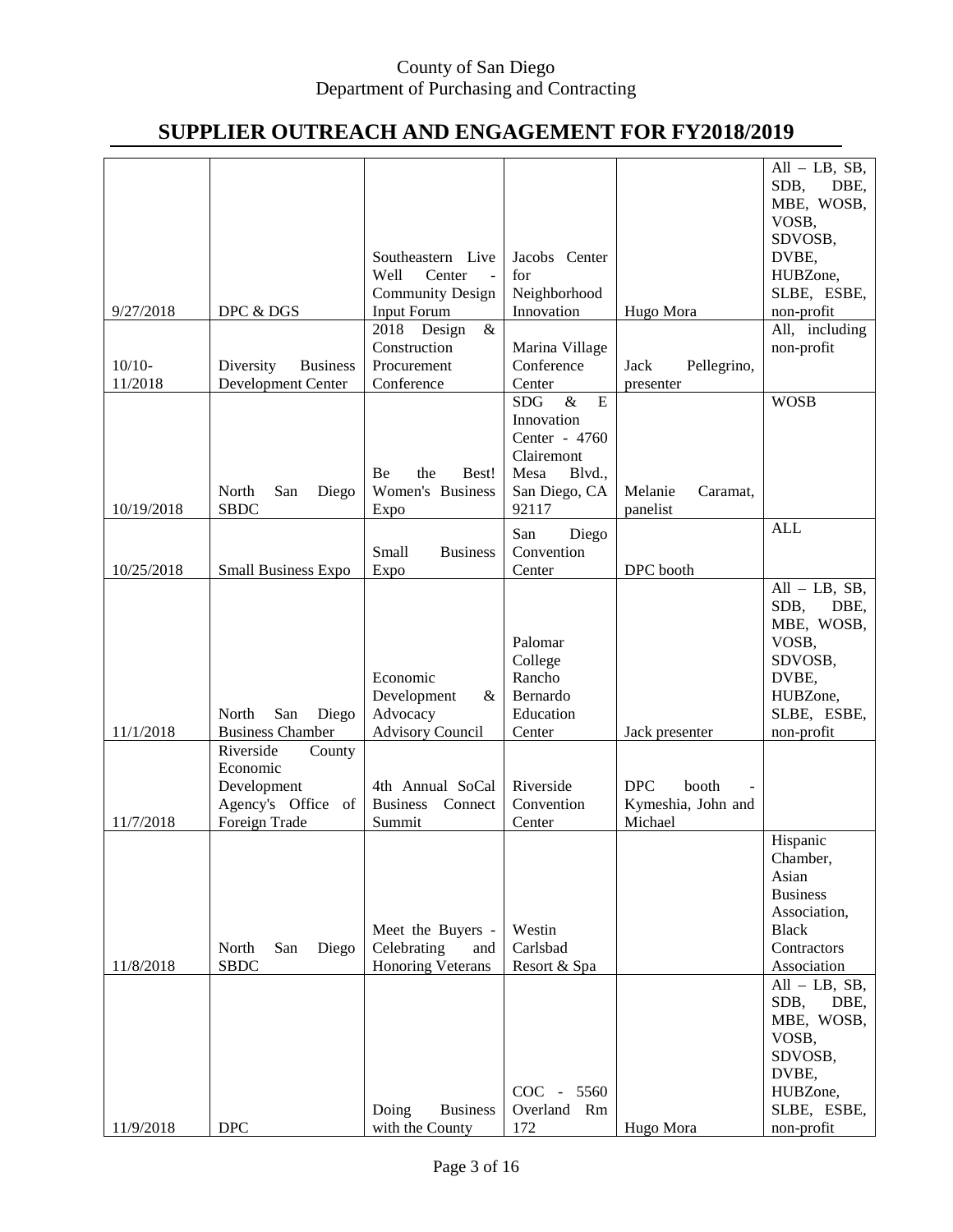# **SUPPLIER OUTREACH AND ENGAGEMENT FOR FY2018/2019**

|           |                         |                                             | Jackie                              |                                   | All, including                  |
|-----------|-------------------------|---------------------------------------------|-------------------------------------|-----------------------------------|---------------------------------|
|           |                         |                                             | Robinson<br><b>YMCA</b><br>151      |                                   | non-profit                      |
|           | <b>HHSA</b><br>Central  | Contracting Basics                          | YMCA Way,                           | Jack, Melanie and                 |                                 |
| 1/30/2019 | Region/DPC              | Workshop                                    | SD 92102                            | DPC HHSA Team                     |                                 |
|           |                         |                                             |                                     |                                   | $All - LB, SB,$<br>SDB,<br>DBE, |
|           |                         |                                             |                                     |                                   | MBE, WOSB,                      |
|           |                         |                                             |                                     |                                   | VOSB,                           |
|           | California              | San Diego Defense                           |                                     |                                   | SDVOSB,<br>DVBE,                |
|           | Community<br>College    | Supply Chain and                            |                                     |                                   | HUBZone,                        |
|           | <b>Business</b><br>&    | <b>Business Resource</b>                    |                                     | Kymeshia<br>Booth:                | SLBE, ESBE,                     |
| 2/1/2019  | Entrepreneurship        | Fair                                        | SDG&E                               | and Michael                       | non-profit                      |
|           |                         |                                             | Mission<br>Valley                   |                                   |                                 |
|           |                         |                                             | Marriott                            |                                   |                                 |
|           |                         |                                             | 8757 Rio San                        |                                   |                                 |
| 2/7/2019  | Construction<br>Network | Owner's<br>Outlook<br>2019                  | Diego Dr. SD,<br>CA                 | Booth:<br>Kymeshia<br>and Michael |                                 |
|           |                         |                                             |                                     |                                   |                                 |
|           |                         |                                             | $COC -$<br>5560                     |                                   |                                 |
| 2/8/2019  | <b>DPC</b>              | Doing<br><b>Business</b><br>with the County | Overland<br>Rm<br>172               | Hugo Mora                         |                                 |
|           |                         |                                             |                                     |                                   | $All - LB, SB,$                 |
|           |                         |                                             |                                     |                                   | SDB,<br>DBE,                    |
|           |                         |                                             | City of<br>Escondido                |                                   | MBE, WOSB,<br>VOSB,             |
|           |                         |                                             | Council                             |                                   | SDVOSB,                         |
|           |                         |                                             | Chambers 201                        |                                   | DVBE,                           |
|           | North San Diego         |                                             | N. Broadway,<br>Escondido CA        | Kymeshia and                      | HUBZone,<br>SLBE, ESBE,         |
| 2/14/2019 | <b>SBDC</b>             | Meet the Buyers                             | 92025                               | Michael                           | non-profit                      |
|           |                         |                                             | 14075                               |                                   |                                 |
|           |                         |                                             | Frederick St.,                      |                                   |                                 |
|           |                         | 8th Annual Veteran                          | Moreno<br>Valley, CA                |                                   |                                 |
|           |                         | and Small Business                          | $92553 - 9:00$                      | Carlos Benitez and                |                                 |
| 2/26/2019 | <b>SWVBRC</b>           | Summit                                      | am                                  | David Robar                       |                                 |
|           |                         |                                             |                                     |                                   | $All - LB, SB,$<br>SDB,<br>DBE, |
|           |                         |                                             |                                     |                                   | MBE, WOSB,                      |
|           |                         |                                             |                                     |                                   | VOSB,                           |
|           |                         |                                             |                                     |                                   | SDVOSB,                         |
|           | North San Diego         | Government<br>Contracting,                  | Handlery<br>Hotel San               |                                   | DVBE,<br>HUBZone,               |
|           | SBDC, State of          | Selling to                                  | Diego, 8:30 -                       | Kymeshia and                      | SLBE, ESBE,                     |
| 3/21/2019 | California DGS          | Government                                  | 2:30                                | Michael                           | non-profit                      |
|           |                         |                                             | <b>Balboa Park</b><br>Club Ballroom |                                   |                                 |
|           |                         |                                             | 2150 Pan                            |                                   |                                 |
|           |                         |                                             | American                            |                                   |                                 |
|           |                         |                                             | Road West,                          |                                   |                                 |
| 4/17/2019 | <b>SANDAG</b>           | Speed Networking                            | San Diego, CA<br>92101              | Kymeshia and<br>Michael           |                                 |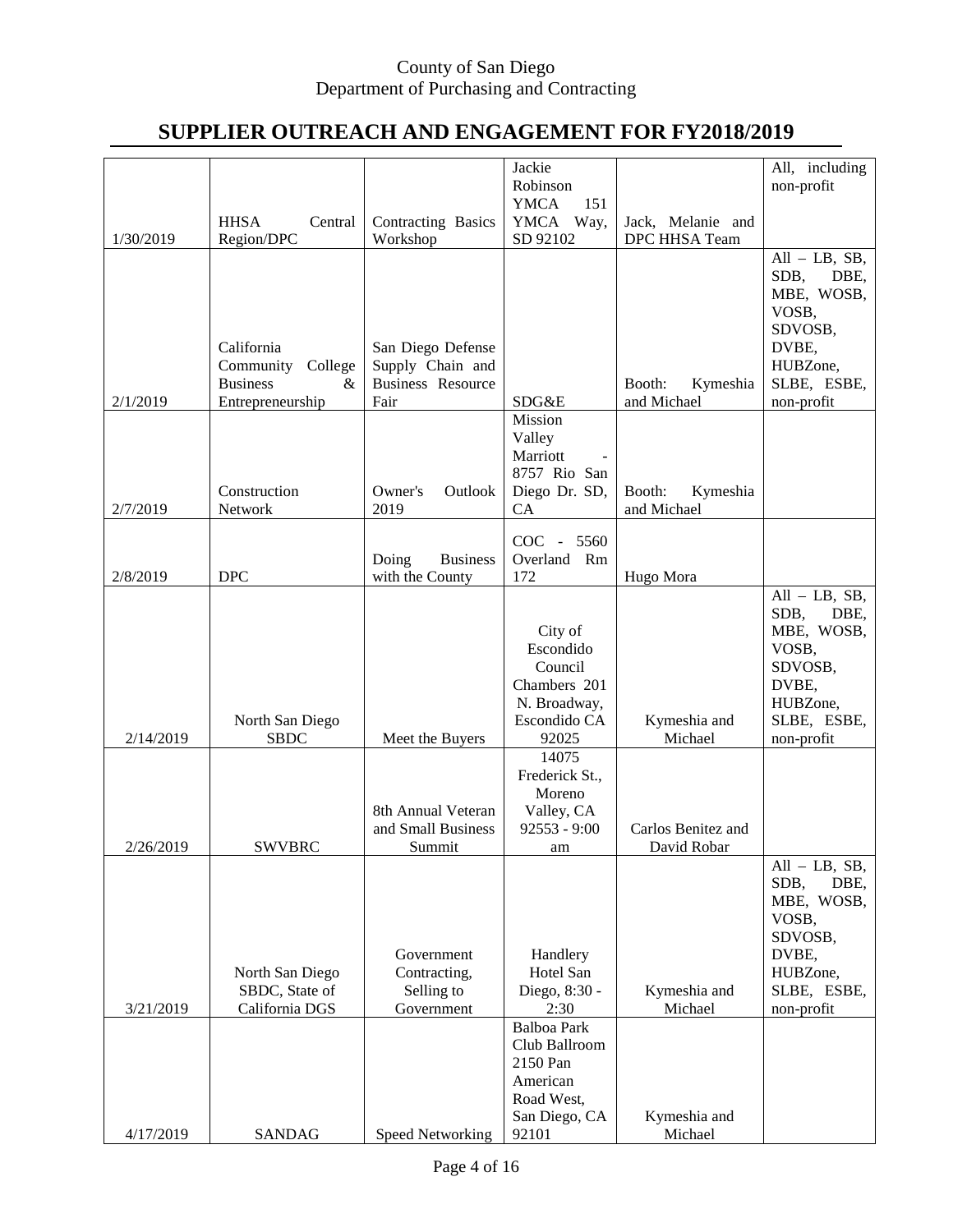# **SUPPLIER OUTREACH AND ENGAGEMENT FOR FY2018/2019**

|           | State of California       |                        |                      |                     |  |
|-----------|---------------------------|------------------------|----------------------|---------------------|--|
|           | Department of             |                        | City of Poway        |                     |  |
|           | <b>General Services</b>   |                        | Community            |                     |  |
|           | (DGS), the City of        |                        | Center, 13094        |                     |  |
|           | Poway and Poway           |                        | Civic Center         |                     |  |
|           | Chamber of                |                        | Dr, Poway,           | Kymeshia and        |  |
| 4/18/2019 | Commerce                  | Meet the Buyers        | CA 92064             | Michael             |  |
|           |                           |                        |                      |                     |  |
|           |                           |                        | 5560 Overland        |                     |  |
|           |                           |                        | Ave, San             |                     |  |
|           |                           | Doing Business         | Diego, CA            | Hugo Mora and       |  |
| 5/10/2019 | <b>DPC</b>                | with the County        | 92123                | Kristen McEachron   |  |
|           |                           |                        | Mission              |                     |  |
|           | North San Diego           | <b>Small Business</b>  | <b>Valley Hilton</b> | Kymeshia and        |  |
| 5/10/2019 | <b>Business Chamber</b>   | Luncheon               | Hotel                | Michael             |  |
|           |                           |                        |                      |                     |  |
|           |                           |                        |                      | Rich McCarvell and  |  |
|           |                           |                        |                      | DGS, speakers.      |  |
|           |                           |                        | Seaport              | Victoria Flores and |  |
|           | Society of American       | <b>Small Business</b>  | Village $-$          | Vanessa Villalpando |  |
| 5/15/2019 | <b>Military Engineers</b> | Meeting                | Harbor House         | table               |  |
|           | Hispanic Chamber in       |                        |                      |                     |  |
|           | partnership with          |                        |                      |                     |  |
|           | ARCC, DPC, San            |                        | Escondido            |                     |  |
|           | Diego Water               | 4th Annual North       | California           |                     |  |
|           |                           |                        | Center for the       |                     |  |
|           | Authority, maybe          | <b>County Business</b> |                      |                     |  |
| 5/30/2019 | Airport                   | Expo                   | Arts, 5-6 pm         | Jack Pellegrino     |  |
|           |                           |                        | Hyatt Place -        |                     |  |
|           |                           |                        | 2645 S.              |                     |  |
|           |                           | Vista Rotary Club      | Melrose,             | Jack Pellegrino,    |  |
| 6/4/2019  | Vista Rotary Club         | Meeting                | Vista, 92081         | Speaker             |  |
|           |                           |                        | Courtyard by         |                     |  |
|           |                           |                        | Marriott San         |                     |  |
|           |                           |                        | Diego Central,       |                     |  |
|           |                           |                        | 8:00 am -            |                     |  |
|           |                           |                        | 12:30 pm,            |                     |  |
|           | North San Diego           |                        | 8651 Spectrum        | Kymeshia and        |  |
| 6/13/2019 | <b>SBDC</b>               | Meet the Buyers        | Center Blvd          | Michael             |  |
|           |                           |                        | SDG&E                |                     |  |
|           |                           |                        | Innovation           |                     |  |
|           |                           |                        | Center - 4760        |                     |  |
|           |                           |                        | Clairemont           |                     |  |
|           |                           |                        |                      |                     |  |
|           |                           |                        | Mesa Blvd.,          |                     |  |
|           |                           |                        | San Diego            |                     |  |
|           |                           | Joint Veteran          | 92117, 1:00 -        | Kymeshia and        |  |
| 6/14/2019 | <b>PTAC</b>               | <b>Business Forum</b>  | $6:00 \text{ pm}$    | Michael             |  |

**DEFINITION OF ABBREVIATIONS:**<br>**SB** = Small Business **SB** = Small Business<br> **SDB** = Small Disadvantaged Business<br> **SDB** = Small Disadvantaged Business<br> **SDB** = Disadvantaged Business<br> **SDB** = Disadvantaged Business<br> **SDB** = Disadvantaged Business **DBE** = Disadvantaged Business Enterprise<br>**VOSB** = Veteran-Owned Small Business **MBE** = Minority-Owned Business Enterprise **VOSB** = Veteran-Owned Small Business<br> **DVBE** – Disabled Veteran Business Enterprise **SLBE** = Small Local Business Enterprise **DVBE** – Disabled Veteran Business Enterprise<br>**ESBE** = Emerging Small Business Enterprise **ESBE** = Historically Underutilized Business Zone<br>**WOSB** = Woman-Owned Small Business **SDVOSB** = Service-Disabled Veteran-Owned Small Business **LB** = large business (other than small)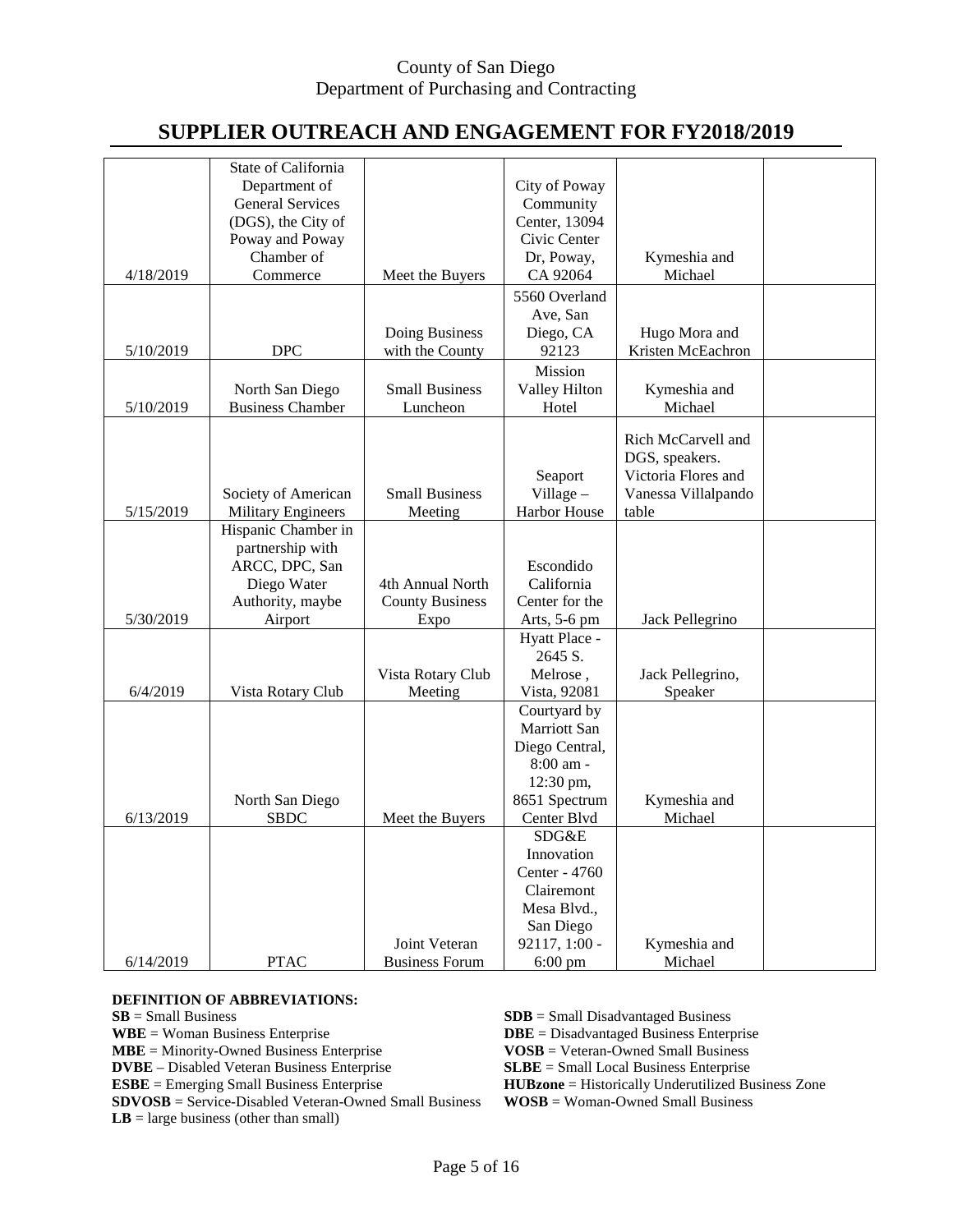# **SUPPLIER OUTREACH AND ENGAGEMENT FOR FY2018/2019**

#### **ENGAGEMENT PLANNING – 2019-2020**

The following events are known at this time and will be attended. As additional relevant opportunities to engage with the supplier community are identified, they will be added to the calendar.

| <b>Outreach Events</b>                                |
|-------------------------------------------------------|
| SBDC "Meet the Buyers"                                |
| Department of Navy Gold Coast                         |
| San Diego Unified School District – Construction Expo |
| <b>NAVFAC Open House</b>                              |
| Innovate $Up - \overline{various}$ meetings           |
| 2019 Small Business Expo                              |
| Meet the Primes                                       |

| "Doing Business with the County of San Diego"<br><b>FY2019/2020 Schedule</b> |
|------------------------------------------------------------------------------|
| August 9, 2019                                                               |
| November 8, 2019                                                             |
| TRD                                                                          |
|                                                                              |

### **Department of Purchasing and Contracting (DPC) Presented and Exhibited at the 2018 Navy Gold Coast Conference**

On Monday, August 6, 2018, John Pellegrino, the Director of Purchasing & Contracting, presented on "How to Do Business with the County of San Diego" at the 2018 Navy Gold Coast Conference. During the presentation, Mr. Pellegrino discussed what the County buys, the procurement processes used to buy such goods and services, and how to engage with the County. Mr. Pellegrino also answered questions regarding public procurement best practices from business owners. In attendance were Department of Navy acquisition community members.

For more information, contact John Pellegrino at [Jack.Pellegrino@sdcounty.ca.gov](mailto:Jack.Pellegrino@sdcounty.ca.gov) or (858) 505-6565.

## **Department of Purchasing and Contracting (DPC) Exhibited at the North San Diego Small Business Development Center Meet the Buyers Event**

On Thursday, August 23, 2018, the Purchasing & Contracting team exhibited at the Meet the Buyers Event sponsored by the San Diego Small Business Development Center in Vista, California. Contracting staff educated private and non-profit businesses on the types of goods and services the County solicits for and how to register on Buynet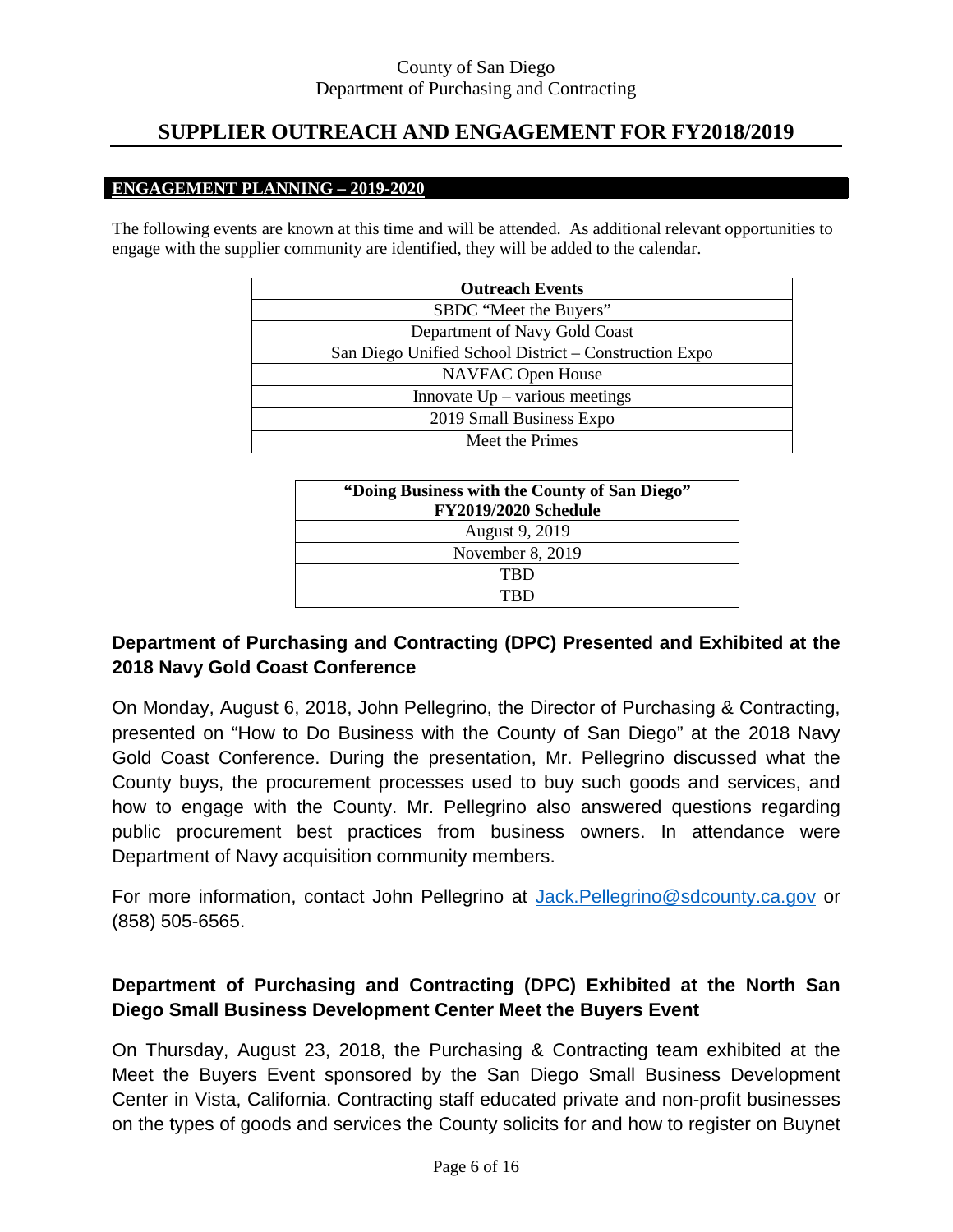# **SUPPLIER OUTREACH AND ENGAGEMENT FOR FY2018/2019**

to view active procurements. More than 150 business owners attended this event consisting of veteran, disabled veteran, women, and minority business owners.

For more information, contact John Pellegrino at [Jack.Pellegrino@sdcounty.ca.gov](mailto:Jack.Pellegrino@sdcounty.ca.gov) or (858) 505-6565.

## **Department of Purchasing and Contracting (DPC) Exhibited at the 14th Annual Caltrans Procurement and Resource Fair**

On Tuesday, September 18, 2018, the Department of Purchasing & Contracting exhibited at the 14th Annual Caltrans Procurement and Resource Fair. Attendees were able to meet and network with the County of San Diego buyers, sign up as vendors on Buynet, and receive updates on upcoming contracting opportunities. Attendees included small businesses, Disabled Veteran Business Enterprises, and Disadvantaged Business Enterprises.

For more information, contact John Pellegrino at [Jack.Pellegrino@sdcounty.ca.gov](mailto:Jack.Pellegrino@sdcounty.ca.gov) or (858) 505-6565.

## **Department of Purchasing and Contracting (DPC) Presented and Exhibited at the 2018 Veterans & Spouse Entrepreneurs Summit**

On Saturday, September 15, 2018, John Pellegrino, the Director of Purchasing & Contracting, presented on "How to Do Business with the County of San Diego" at the 2018 Veterans & Spouse Entrepreneurs Summit. During the presentation, Mr. Pellegrino discussed what the County buys, the procurement processes used to buy such goods and services, and how to engage with the County. Mr. Pellegrino also answered questions regarding public procurement best practices from business owners. In attendance were veteran entrepreneurs and their spouses.

For more information, contact John Pellegrino at [Jack.Pellegrino@sdcounty.ca.gov](mailto:Jack.Pellegrino@sdcounty.ca.gov) or (858) 505-6565.

## **Department of Purchasing and Contracting (DPC) Presented and Exhibited at the 2018 San Diego – Design and Construction Procurement Outlook & Exhibition Conference**

On October 10<sup>th</sup> and 11<sup>th</sup>, 2018, John Pellegrino, the Director of Purchasing & Contracting, presented on "How to Do Business with the County of San Diego" at the 2018 San Diego – Design and Construction Procurement Outlook & Exhibition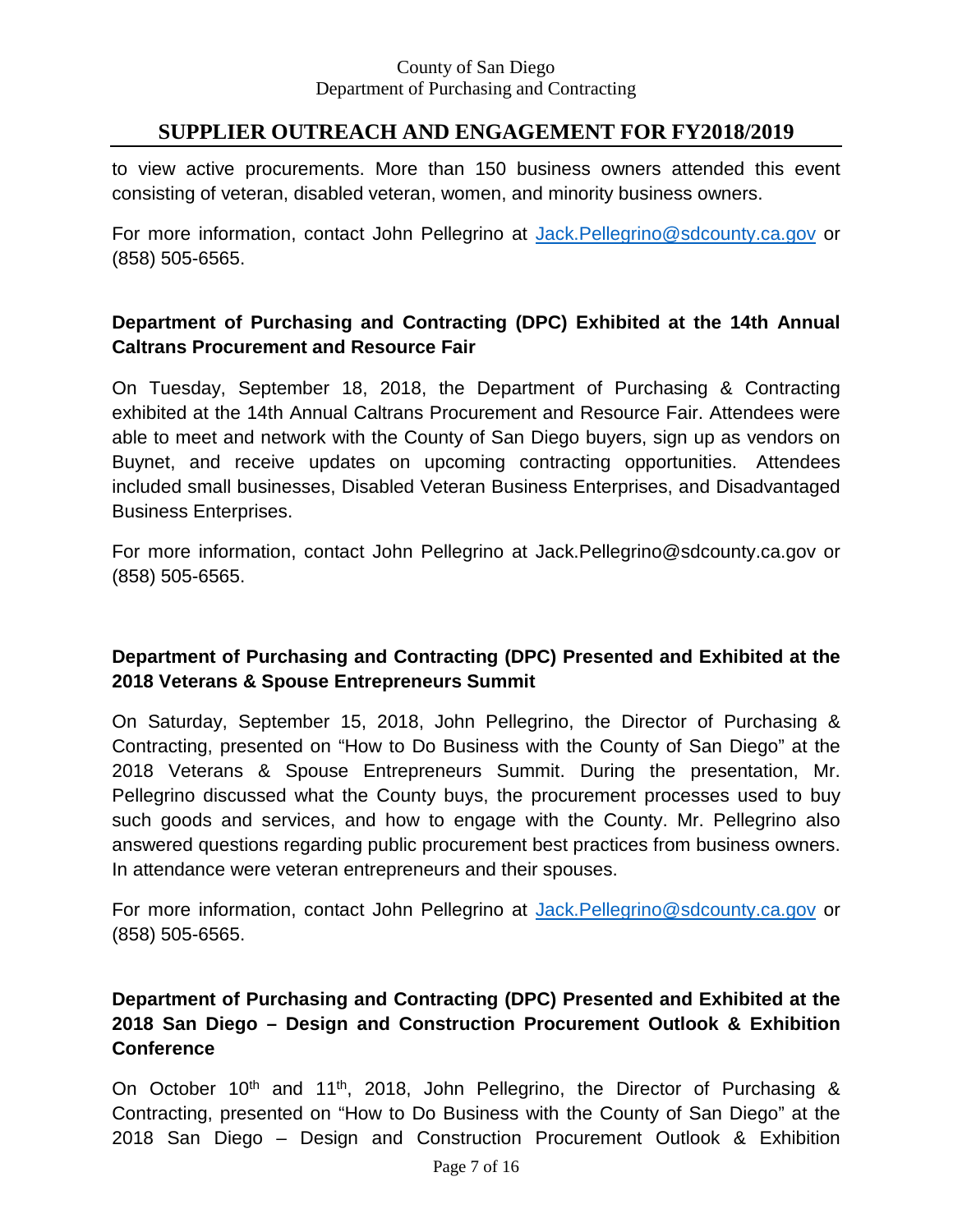# **SUPPLIER OUTREACH AND ENGAGEMENT FOR FY2018/2019**

Conference. During the presentation, Mr. Pellegrino discussed what the County buys, the procurement processes used to buy such goods and services, and how to engage with the County. Mr. Pellegrino also answered questions regarding public procurement best practices from business owners.

The Department of Purchasing & Contracting's staff also exhibited at the event. Staff provided detailed instructions to conference participants on how to register on Buynet to receive notifications of ongoing procurements.

In attendance were local government agencies, prime contractors, and healthcare providers. Attendees were able to identify contract opportunities, meet decision makers, exhibit product and services, and present capabilities.

For more information, contact John Pellegrino at [Jack.Pellegrino@sdcounty.ca.gov](mailto:Jack.Pellegrino@sdcounty.ca.gov) or (858) 505-6565.

## **Department of Purchasing and Contracting (DPC) Presented and Exhibited at the 2018 Be the Best! Women's Business Expo**

On October 19th, 2018, Melanie Caramat, Chief, Procurement Services from the Department of Purchasing & Contracting, presented as a panelist on the "Procurement Panel" at the 2018 Be the Best! Women's Business Expo. The panelist discussed how to do business with local agencies and the common types of goods and services procured. Mrs. Caramat answered questions regarding public procurement best practices from business owners.

The Department of Purchasing & Contracting's staff also exhibited at the event. Staff provided detailed instructions to conference participants on how to register on Buynet to receive notifications of ongoing procurements.

In attendance were local government agencies and women business owners. Attendees were able to identify contract opportunities and meet decision makers.

For more information, contact Melanie Caramat at [Melanie.Caramat@sdcounty.ca.gov](mailto:Melanie.Caramat@sdcounty.ca.gov) or (858) 505-6337.

# **Department of Purchasing and Contracting (DPC) Exhibited at the 2018 Small Business Expo**

On October 25th, 2018, Department of Purchasing & Contracting's staff exhibited at the 2018 Small Business Expo. Staff provided detailed instructions to conference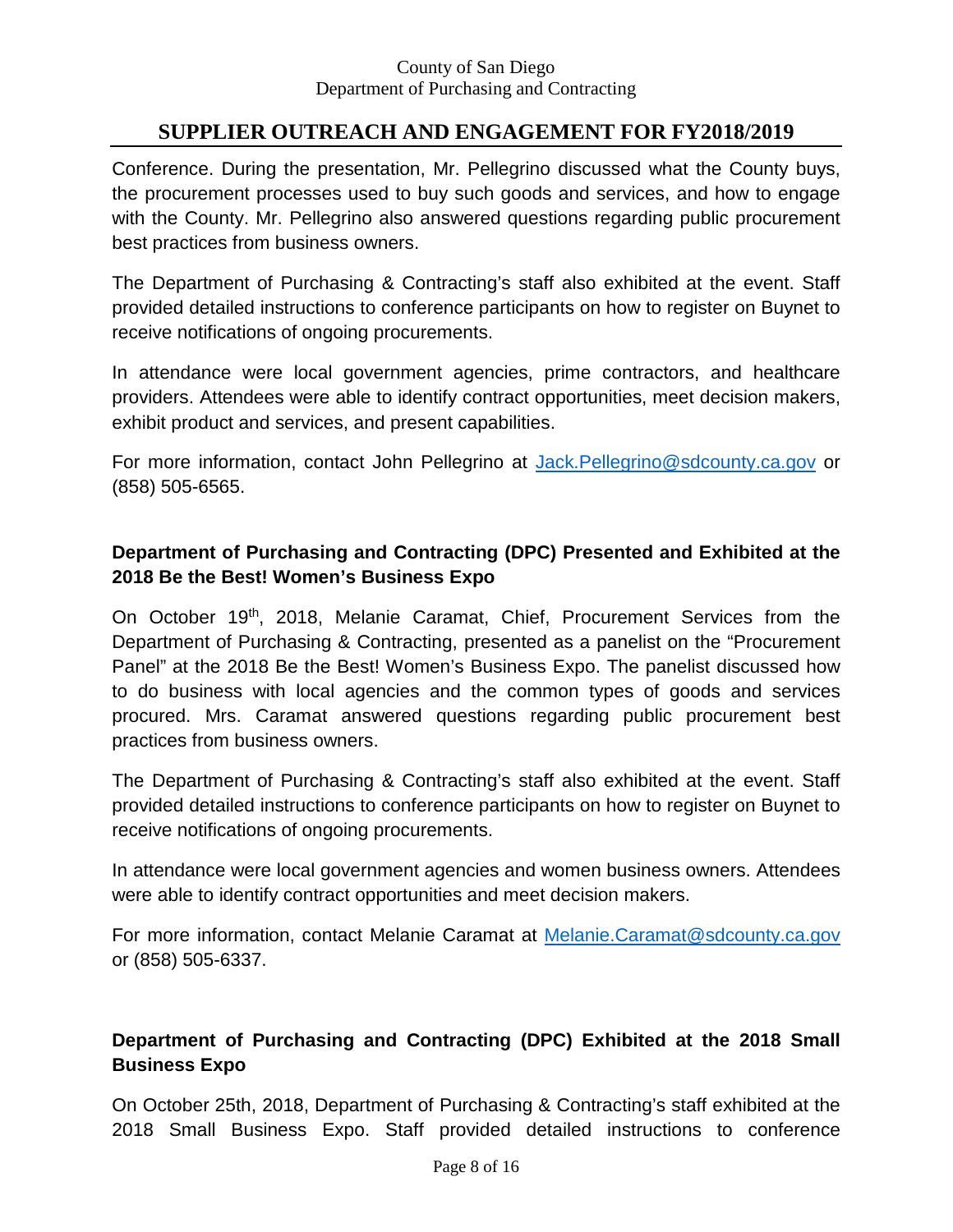## **SUPPLIER OUTREACH AND ENGAGEMENT FOR FY2018/2019**

participants on how to register on Buynet to receive notifications of ongoing procurements.

In attendance were local government agencies and small business owners. Attendees were able to identify contract opportunities and meet decision makers.

For more information, contact Kymeshia Morris at [Kymeshia.Morris@sdcounty.ca.gov](mailto:Kymeshia.Morris@sdcounty.ca.gov) or (858) 505-6821.

## **Department of Purchasing and Contracting (DPC) Presented and Exhibited at the 2018 North San Diego Business Chamber**

On Thursday, November 1, 2018, John Pellegrino, the Director of Purchasing & Contracting, presented on "How to Do Business with the County of San Diego" at the 2018 North San Diego Business Chamber. During the presentation, Mr. Pellegrino discussed what the County buys, the procurement processes used to buy such goods and services, and how to engage with the County. Mr. Pellegrino also answered questions regarding public procurement best practices from business owners.

The Department of Purchasing & Contracting's staff also exhibited at the event. Staff provided detailed instructions to conference participants on how to register on Buynet to receive notifications of ongoing procurements.

In attendance were local government agencies, local businesses, and representatives from local educational institutions. Attendees were able to identify contract opportunities, meet decision makers, exhibit product and services, and present capabilities.

For more information, contact John Pellegrino at [Jack.Pellegrino@sdcounty.ca.gov](mailto:Jack.Pellegrino@sdcounty.ca.gov) or (858) 505-6565.

# **Department of Purchasing and Contracting (DPC) Exhibited at the 4th Annual SoCal Business Connect Summit**

On November 7, 2018, the Department of Purchasing & Contracting's staff exhibited at the 4th Annual SoCal Business Connect Summit. Staff provided detailed instructions to conference participants on how to register on Buynet to receive notifications of new procurements and how to do business with the County.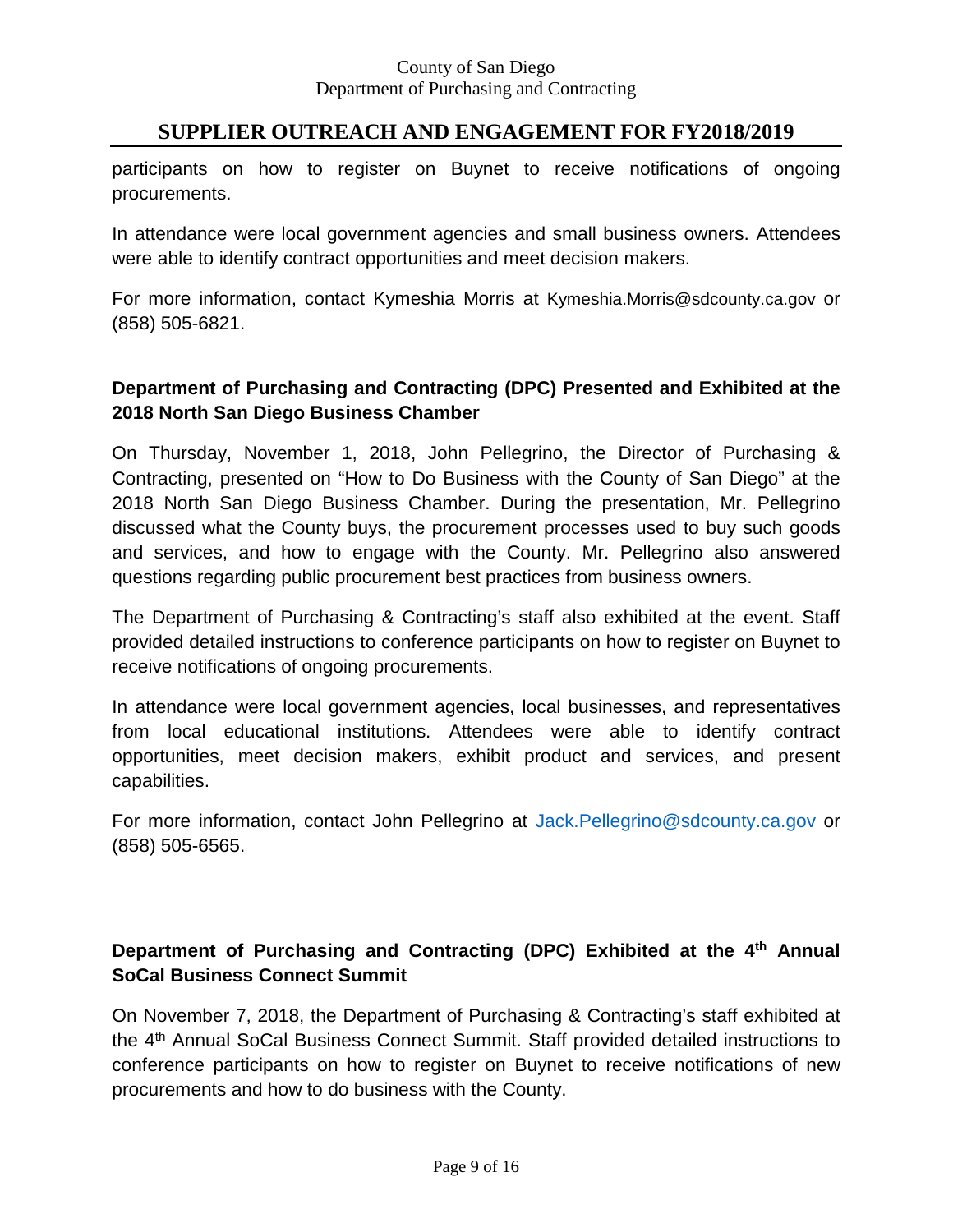# **SUPPLIER OUTREACH AND ENGAGEMENT FOR FY2018/2019**

In attendance were local government agencies and small business owners. Attendees were able to identify contract opportunities and meet decision makers.

For more information, contact Kymeshia Morris at [Kymeshia.Morris@sdcounty.ca.gov](mailto:Kymeshia.Morris@sdcounty.ca.gov) or (858) 505-6821.

# **Department of Purchasing and Contracting (DPC) Exhibited at the November Meet the Buyers, Celebrating and Honoring Veterans**

On November 8, 2018, the Department of Purchasing & Contracting's staff exhibited at the November Meet the Buyers, Celebrating and Honoring Veterans. Staff provided detailed instructions to conference participants on how to register on Buynet to receive notifications of new procurements and how to do business with the County.

In attendance were local government agencies and small business owners. Attendees were able to identify contract opportunities and meet decision makers.

For more information, contact Kymeshia Morris at [Kymeshia.Morris@sdcounty.ca.gov](mailto:Kymeshia.Morris@sdcounty.ca.gov) or (858) 505-6821.

# **Department of Purchasing and Contracting (DPC) Exhibited at the San Diego Defense Supply Chain and Business Resource Fair**

On February 1, 2019, the Department of Purchasing & Contracting's staff exhibited at the San Diego Defense Supply Chain and Business Resource Fair. Staff provided detailed instructions to conference participants on how to register on Buynet to receive notifications of new procurements and how to do business with the County.

In attendance were local government agencies and small business owners. Attendees were able to discover procurement opportunities to diversify their business

For more information, contact Kymeshia Morris at [Kymeshia.Morris@sdcounty.ca.gov](mailto:Kymeshia.Morris@sdcounty.ca.gov) or (858) 505-6821.

# **Department of Purchasing and Contracting (DPC) Exhibited at the Owners' Outlook 2019**

On February 7, 2019, the Department of Purchasing & Contracting's staff exhibited at the Owners' Outlook 2019 sponsored by the Construction Network. Staff provided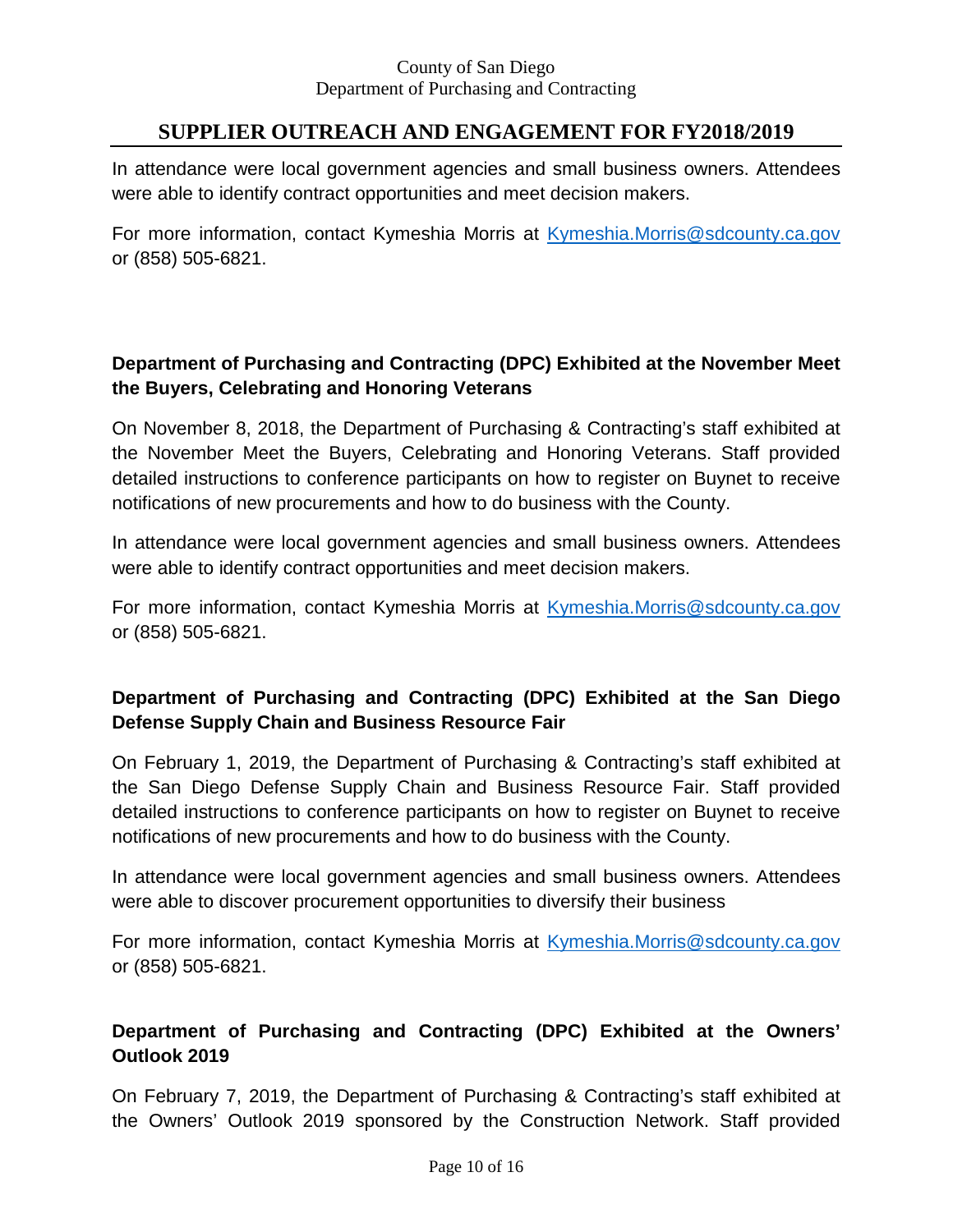# **SUPPLIER OUTREACH AND ENGAGEMENT FOR FY2018/2019**

detailed instructions to participants on how to register on Buynet to receive notifications of new procurements and how to do business with the County.

In attendance were local government agencies and small business owners. Attendees were able to identify contract opportunities and meet decision makers.

For more information, contact Kymeshia Morris at [Kymeshia.Morris@sdcounty.ca.gov](mailto:Kymeshia.Morris@sdcounty.ca.gov) or (858) 505-6821.

## **Department of Purchasing and Contracting (DPC) Exhibited at the Meet the Buyers Event Hosted by the Small Business Development Center**

On February 14, 2019, the Department of Purchasing & Contracting's staff exhibited at the Meet the Buyers event sponsored by the State of California Department of General Services (DGS), the City of Escondido, and the Escondido Chamber of Commerce. Staff provided detailed instructions to participants on how to register on Buynet to receive notifications of new procurements and how to do business with the County.

The event was held at the City of Escondido Council Chambers. In attendance were local government agencies and small business owners. Attendees were able to identify contract opportunities and meet decision makers.

For more information, contact Kymeshia Morris at [Kymeshia.Morris@sdcounty.ca.gov](mailto:Kymeshia.Morris@sdcounty.ca.gov) or (858) 505-6821.

## **Department of Purchasing and Contracting (DPC) Exhibited at the 8th Annual Veteran and Small Business Summit**

On February 26, 2019, the Department of Purchasing & Contracting's staff exhibited at the 8th Annual Veteran and Small Business Summit held in Moreno Valley. Staff provided detailed instructions to conference participants on how to register on Buynet to receive notifications of new procurements and how to do business with the County.

In attendance were federal, state, and local government agencies, as well as small business owners. Attendees were able to discover procurement opportunities to diversify their business

For more information, contact Kymeshia Morris at [Kymeshia.Morris@sdcounty.ca.gov](mailto:Kymeshia.Morris@sdcounty.ca.gov) or (858) 505-6821.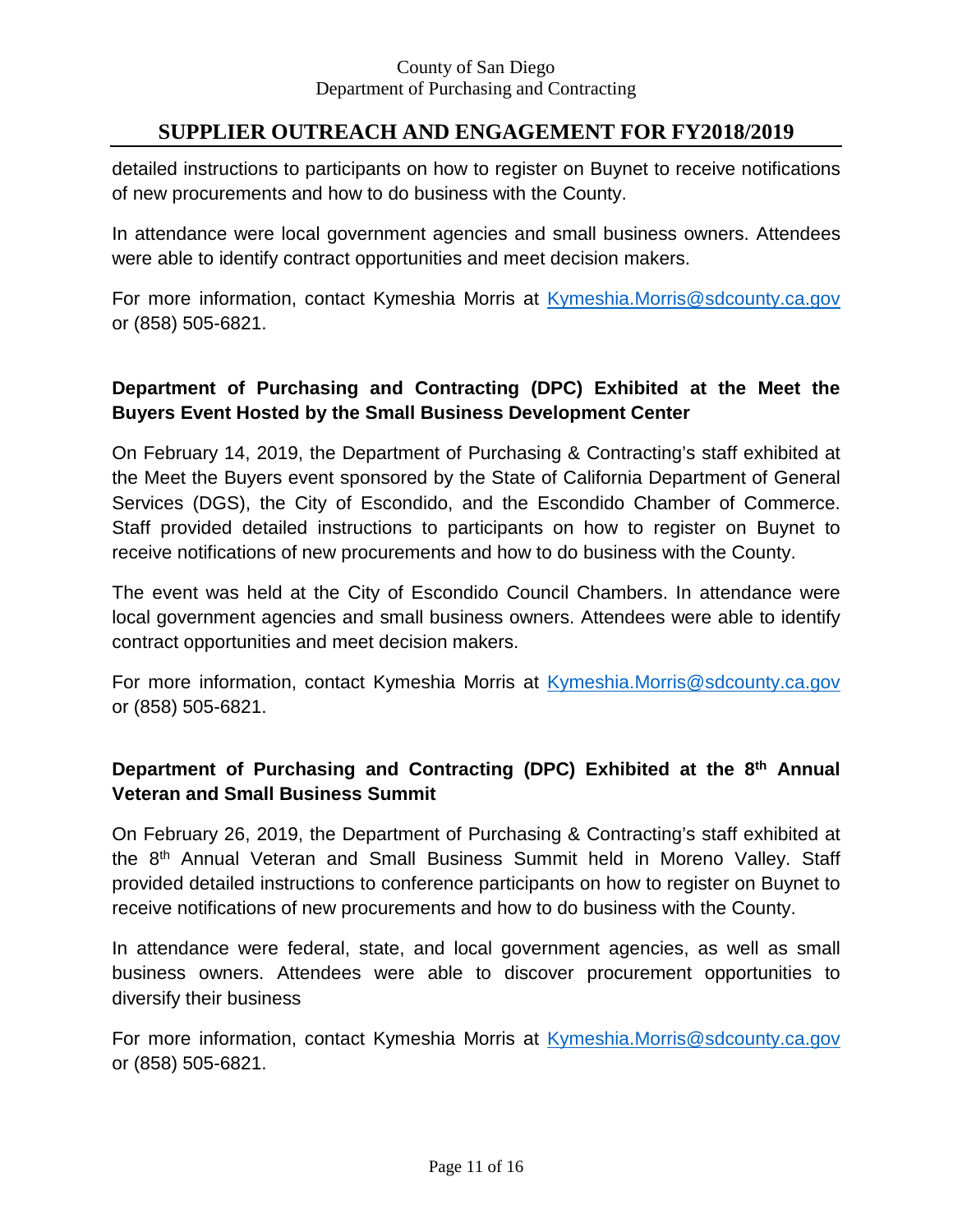## **SUPPLIER OUTREACH AND ENGAGEMENT FOR FY2018/2019**

## **Department of Purchasing and Contracting (DPC) Exhibited at the Annual California Procurement Event Hosted by the Small Business Development Center**

On March 21, 2019, the Department of Purchasing & Contracting's staff exhibited at the Meet the Buyers event sponsored by the State of California Department of General Services (DGS). Staff provided detailed instructions to participants on how to register on Buynet to receive notifications of new procurements and how to do business with the County.

The event was held at the Handlery Hotel San Diego. In attendance were local government agencies and small business owners. Attendees were able to identify contract opportunities and meet decision makers.

For more information, contact Kymeshia Morris at [Kymeshia.Morris@sdcounty.ca.gov](mailto:Kymeshia.Morris@sdcounty.ca.gov) or (858) 505-6821.

## **Department of Purchasing and Contracting (DPC) Exhibited at the On-Call Planning Services Pre-Proposal and Speed Networking Event Hosted by San Diego Association of Governments (SANDAG)**

On April 17, 2019, the Department of Purchasing & Contracting's staff exhibited at the On-Call Planning Services Pre-Proposal and Speed Networking Event hosted by SANDAG. Staff provided detailed instructions to participants on how to register on Buynet to receive notifications of new procurements and how to do business with the County.

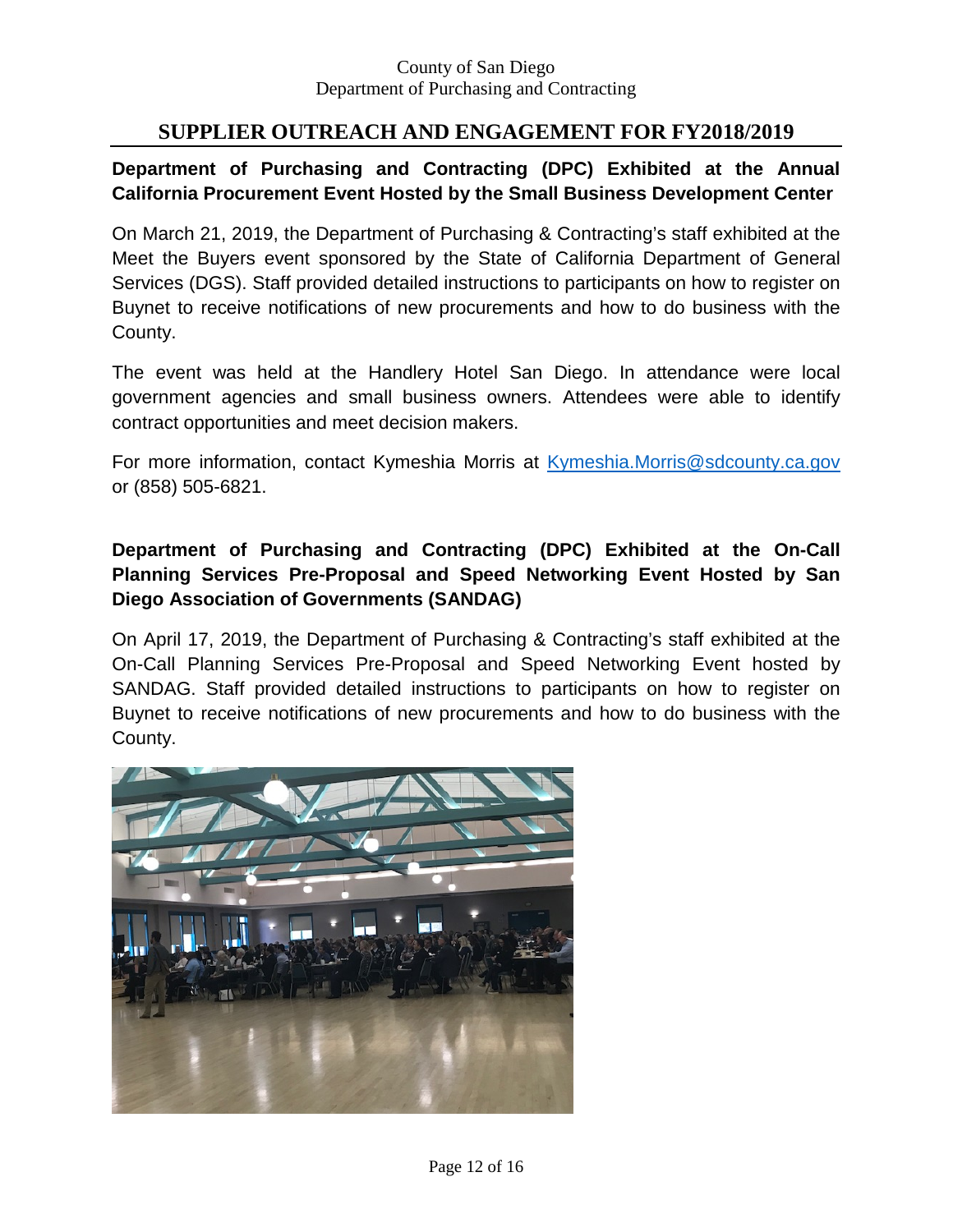# **SUPPLIER OUTREACH AND ENGAGEMENT FOR FY2018/2019**

The event was held at the Balboa Park Club Ballroom. In attendance were local government agencies and small business owners. Attendees were able to identify contract opportunities and meet decision makers.



For more information, contact Kymeshia Morris at [Kymeshia.Morris@sdcounty.ca.gov](mailto:Kymeshia.Morris@sdcounty.ca.gov) or (858) 505-6821.

## **Department of Purchasing and Contracting (DPC) Exhibited at the Meet the Buyers Event Hosted by the City of Poway**

On April 18, 2019, the Department of Purchasing & Contracting's staff exhibited at the Meet the Buyers event sponsored by the City of Poway. Staff provided detailed instructions to participants on how to register on Buynet to receive notifications of new procurements and how to do business with the County.

The event was held at the City of Poway Council Chambers. In attendance were local government agencies and small business owners. Attendees were able to identify contract opportunities and meet decision makers.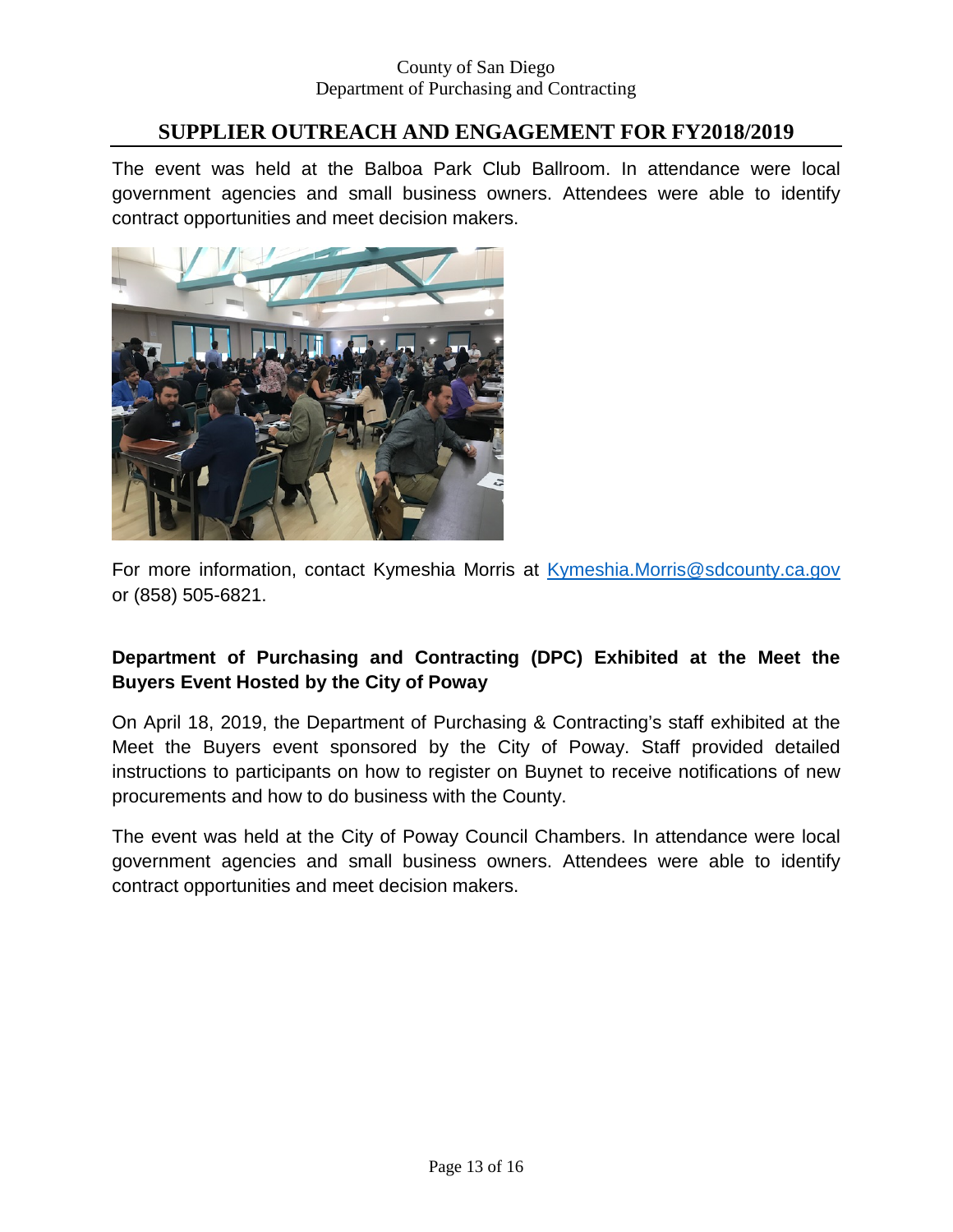# **SUPPLIER OUTREACH AND ENGAGEMENT FOR FY2018/2019**



For more information, contact Kymeshia Morris at [Kymeshia.Morris@sdcounty.ca.gov](mailto:Kymeshia.Morris@sdcounty.ca.gov) or (858) 505-6821.

## **Department of Purchasing and Contracting (DPC) Exhibited at the Meet the Buyers – San Diego Event Hosted by the Veterans Business Outreach Centers**

On June 13, 2019, the Department of Purchasing & Contracting's staff exhibited at the Meet the Buyers – San Diego Event Hosted by the Veterans Business Outreach Centers. Staff provided detailed instructions to participants on how to register on BuyNet to receive notifications of new procurements and how to do business with the County. The County of San Diego was the recipient of a certificate of Special Congressional Recognition, presented by the office of Congressman Scott Peters, 52nd District of California.

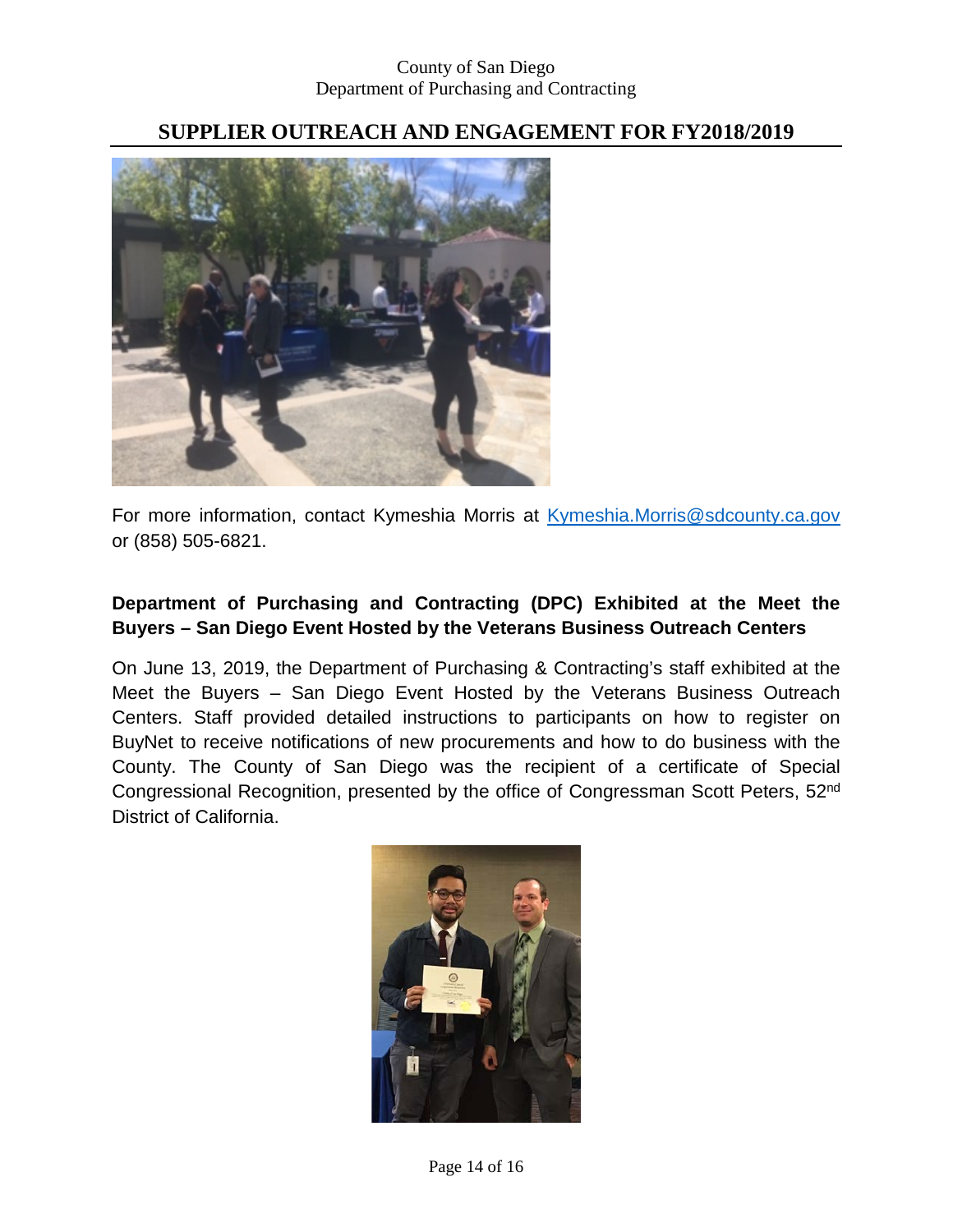# **SUPPLIER OUTREACH AND ENGAGEMENT FOR FY2018/2019**

The event was held at the Courtyard by Marriot San Diego. In attendance were local public agencies such as SANDAG, San Diego Unified School District, DGS, City of San Diego, and the San Diego County Water Authority. In addition, there were multiple local business in attendance. Attendees were able to learn about how to do business with the County of San Diego and how to search for upcoming contracting opportunities via the County's solicitation website, BuyNet.



For more information, contact Kymeshia Morris at [kymeshia.morris@sdcounty.ca.gov](mailto:kymeshia.morris@sdcounty.ca.gov) or (858) 505-6821.

## **Department of Purchasing and Contracting (DPC) Exhibited at the Joint Veteran Business Forum Hosted by the Procurement Technical Assistance Center (PTAC)**

One June 14, 2019, the Department of Purchasing and Contracting's staff exhibited at the Joint Veteran Business Forum Hosted by the Procurement Technical Assistance Center (PTAC). Staff provided documents and information to attendees on how to potentially do business with the County of San Diego.